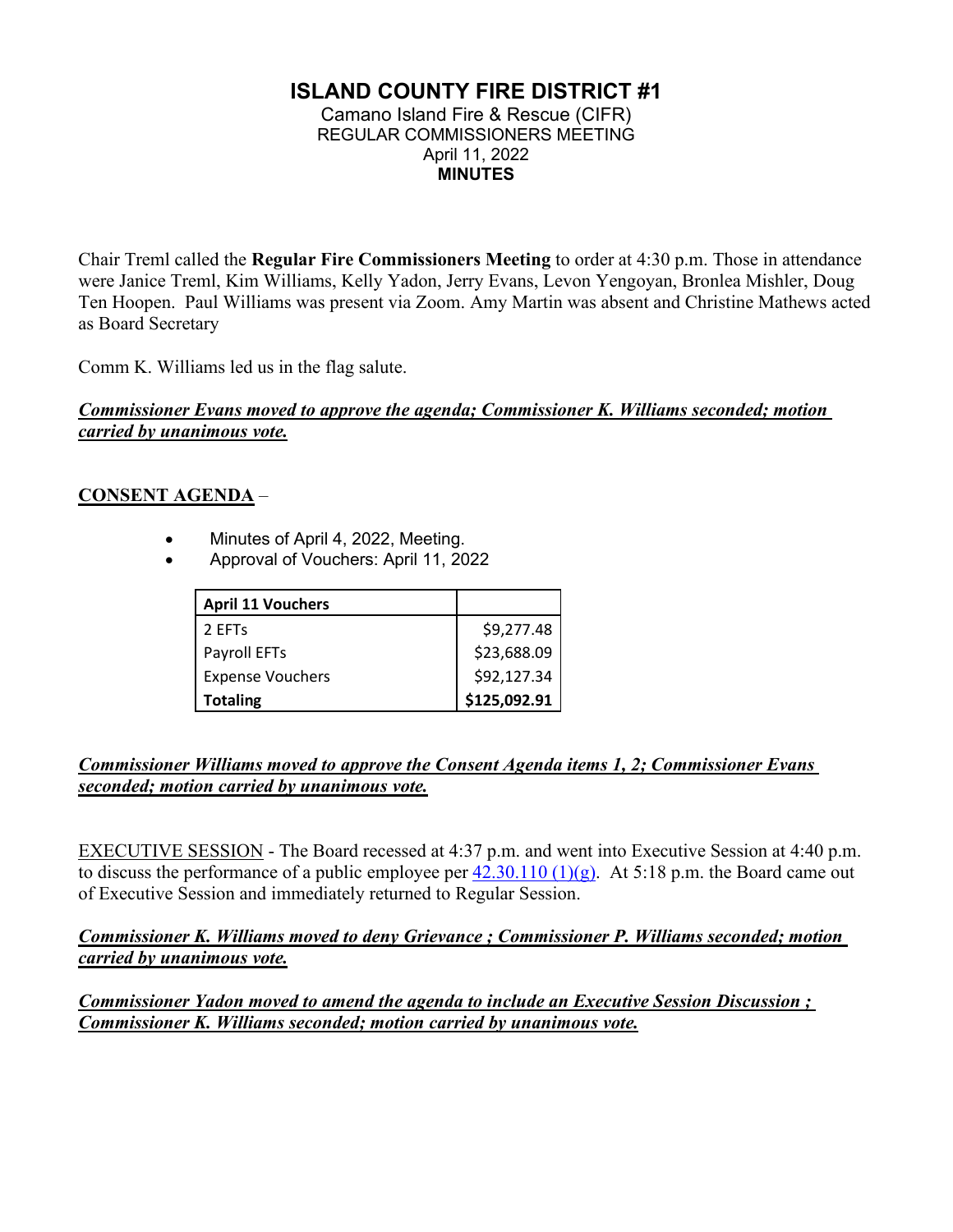2 Camano Island Fire & Rescue Board of Fire Commissioners **Minutes** April11, 2022

#### **PUBLIC INPUT** – None

#### **CHIEF'S REPORT** -see attached.

#### **Speakers**:

**Critical Tasking-**Chief Allen briefed

- minimum staffing on structure fires and emergency medical incidents.
- **Communications**-PIO Bronlea Mishler
	- 2021 Communication Stats
	- Message alignment with department values and mission
	- Transparent, trusted, and timely media, newspaper, and website communications

#### **Volunteer Program-** Volunteer Coordinator, Doug Ten Hoopen

- Program Overview
- Personnel Updates
- SWOC Analysis

### **PRESS & CORRESPONDENCE** – none

## **COMMITTEE REPORTS** –

- ICOM Still searching for a new Director; hope to have one by the end of May
- Safety/Risk Management Committee will meet June  $9<sup>th</sup>$ . Met in March.
- Finance- Committee has not met.
- SNO-ISLE –Follow up next meeting.
- Other: Communication Committee-meeting in May
	- o CHAB-made requests to see Camano Island numbers to assess services.

## **UNFINISHED BUSINESS** – none

#### **NEW BUSINESS**

- A. Levy Lift Lid Planning
	- Last Levy took affect 2018 and was approved
	- Need to determine when these discussions should start
	- Considering Fire Levy in 2024 to start in 2025.
	- Discussion about going earlier or more frequent smaller bumps instead of one large
	- With strong housing market, a recession is the risk.
	- Need to decide when to go to Levy. If this year, need to submit by Mid-May.
	- Discussion included: comparison of school board levy-consideration of examining its outcome prior to deciding; recession projections; strategic planning outcomes.
	- Will bring back to next Board meeting for further evaluation.
	- May postpone next meeting a day or two to have school levy results
	- Chair Treml and Chief Yengoyan will determine whether to postpone meeting.